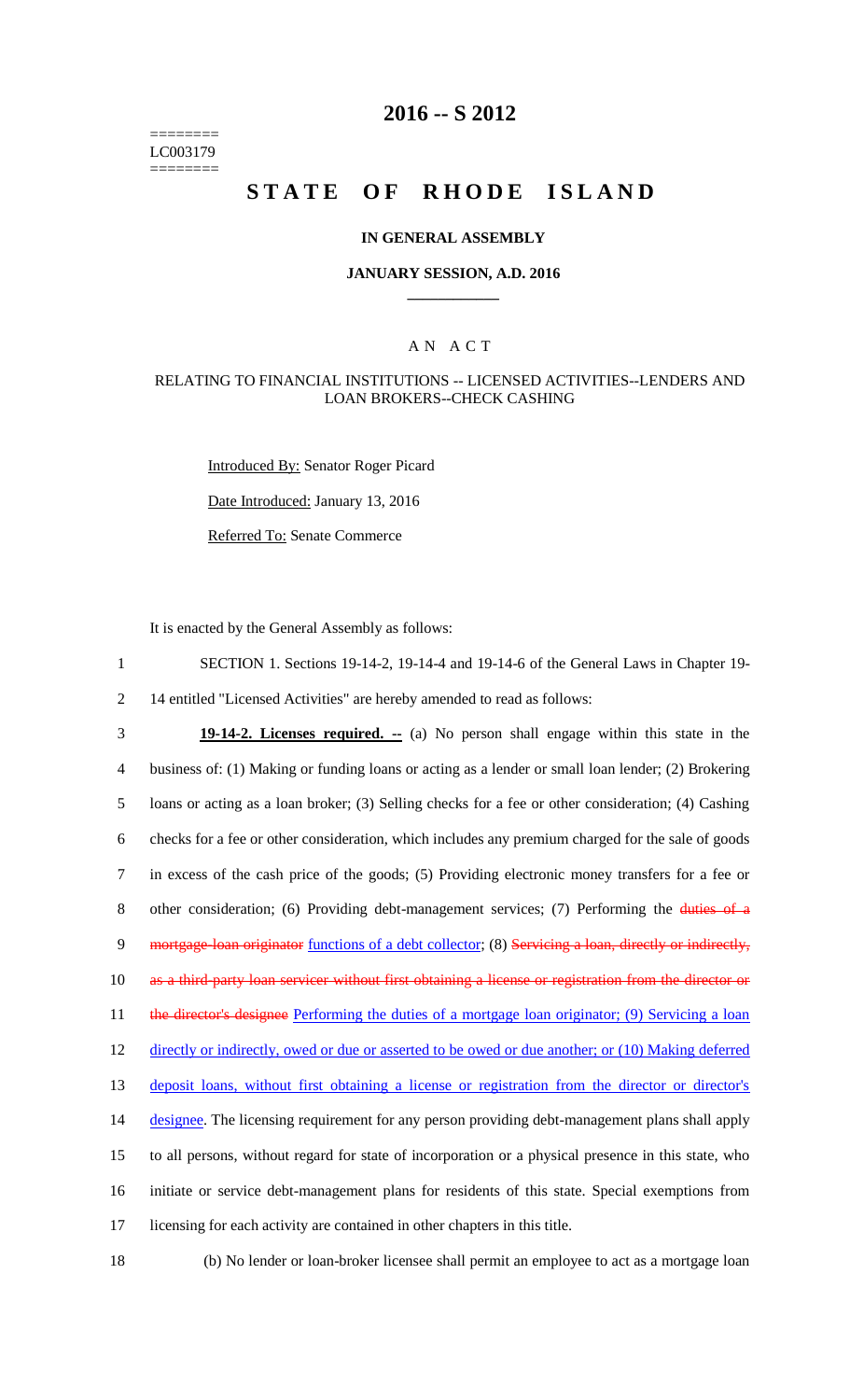originator without first verifying that such originator is licensed under this chapter. No individual may act as a mortgage-loan originator without being licensed, or act as a mortgage-loan originator for more than one person. The license of a mortgage-loan originator is not effective during any period when such mortgage-loan originator is not associated with a lender or loan-broker licensee.

 (c) Each loan negotiated, solicited, placed, found, or made without a license as required in subsection (a) of this section shall constitute a separate violation for purposes of this chapter.

 (d) No person engaged in the business of making or brokering loans in this state, whether licensed in accordance with the provisions of this chapter, or exempt from licensing, shall accept applications, or referral of applicants from, or pay a fee to, any lender, loan broker or mortgage- loan originator who is required to be licensed or registered under said sections but is not licensed to act as such by the director or the director's designee.

**19-14-4. Annual fee.** -- (a) Each licensee shall pay an annual license fee as follows:

 (1) Each small-loan lender license and each branch certificate, the sum of five hundred fifty dollars (\$550);

 (2) Each loan-broker license and each branch certificate, the sum of five hundred fifty dollars (\$550);

 (3) Each lender license and each branch certificate, the sum of one thousand one hundred dollars (\$1,100);

(4) Each sale of checks license, the sum of three hundred sixty dollars (\$360);

(5) Each check cashing license, the sum of three hundred sixty dollars (\$360);

 (6) Each electronic money transfer license, the sum of three hundred sixty dollars (\$360);

 (7) Each registration to provide debt-management services, the sum of two hundred dollars (\$200);

26 (8) Each mortgage-loan originator license, the sum of one hundred dollars (\$100); and

 (9) Each third-party loan-servicer license and each branch certificate, the sum of one 28 thousand one hundred dollars (\$1,100); and

(10) Each deferred deposit loan license, the sum of three hundred sixty dollars (\$360).

 (b) Any licensee who shall not pay the annual fee by December 31 of each year shall be subject to a daily penalty of twenty-five dollars (\$25) per day, subject to a maximum of seven hundred fifty dollars (\$750). The penalty shall be paid to the director to, and for the use of, the state. The penalty may be waived for good cause by the director, or the director's designee, upon written request.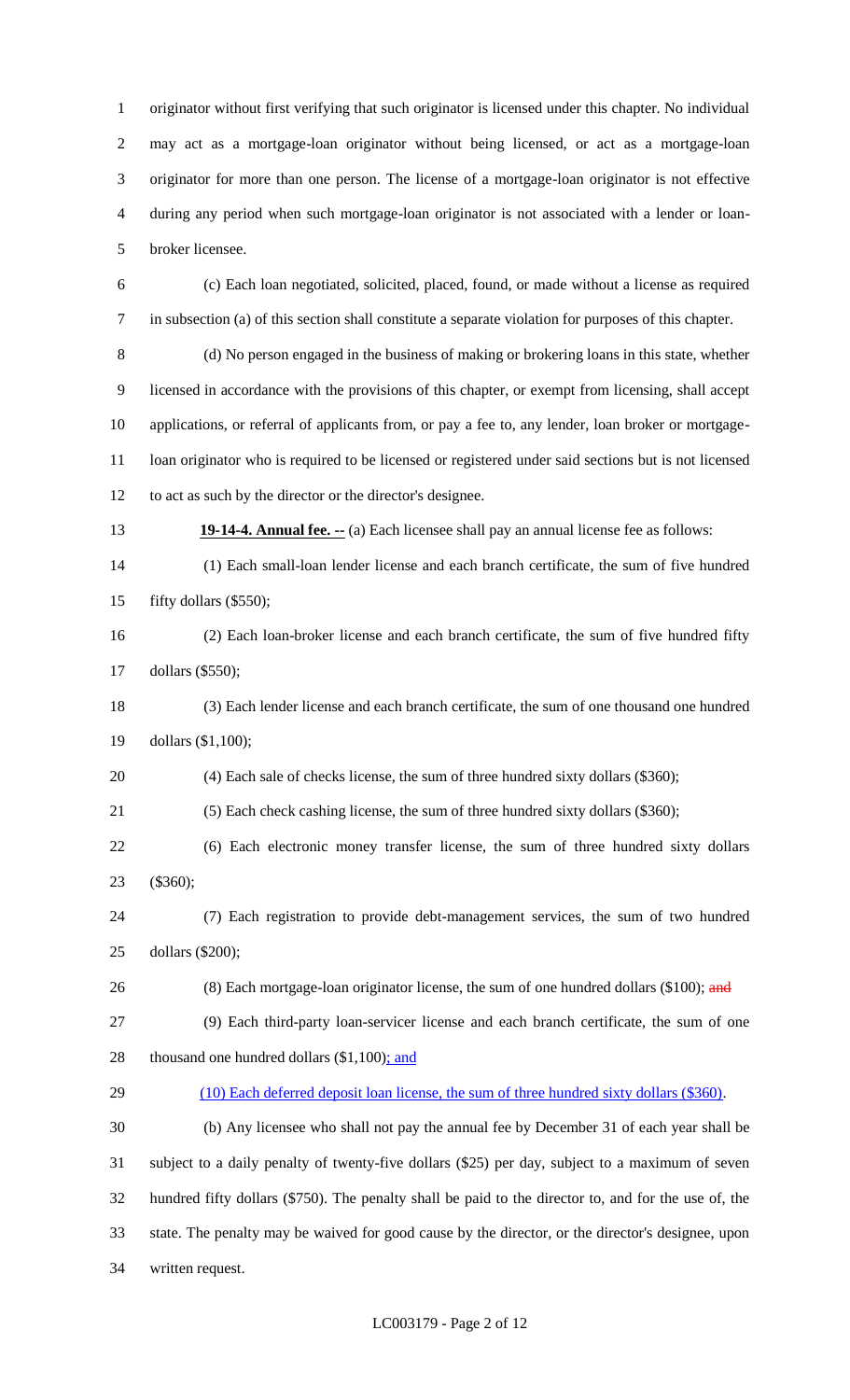**19-14-6. Bond of applicant.** -- (a) An applicant for any license shall file with the director, or the director's designee, a bond to be approved by him or her in which the applicant shall be the obligor. (b) The amount of the bond shall be as follows: (1) Small-loan lenders, the sum of ten thousand dollars (\$10,000); (2) Loan brokers, the sum of twenty thousand dollars (\$20,000); (3) Lenders, the sum of fifty thousand dollars (\$50,000); (4) Sale of checks and electronic money transfer licensees, the sum of fifty thousand dollars (\$50,000) subject to a maximum of one hundred and fifty thousand dollars (\$150,000) when aggregated with agent locations; 11 (5) Check-cashing licensees who accept checks for collection with deferred payment, the sum of fifty thousand dollars (\$50,000) subject to a maximum of one hundred and fifty thousand dollars (\$150,000) when aggregated with agent locations; (6) Foreign-exchange licensees, the sum of ten thousand dollars (\$10,000); (7) The amounts listed above apply to licensees with zero (0) to three (3) branch or agent locations. Licensees with four (4) to seven (7) branches shall post a bond, as indicated above, and an additional bond in the sum of ten thousand dollars (\$10,000). Licensees with eight (8) or more branches shall post a bond, as indicated above, and an additional bond in the sum of twenty-five thousand dollars (\$25,000); 20 (8) Each debt-management services registrant, the amount provided in  $\S$  19-14.8-13;  $\Theta$  (9) Each third-party loan servicer, the sum of fifty thousand dollars (\$50,000); and 22 (10) Deferred deposit licensees, the sum of fifty thousand dollars (\$50,000) subject to a maximum of one hundred fifty thousand dollars (\$150,000) when aggregated with agent 24 locations. (c) The bond shall run to the state for the use of the state and of any person who may 26 have cause of action against the obligor of the bond under the provisions of this title and shall be 27 perpetual. The bond shall be perpetual and shall be conditioned upon the obligor faithfully conforming to, and abiding by, the provisions of this title and of all rules and regulations lawfully made, and the obligor will pay to the state and to any person any and all money that may become due or owing to the state or to the person from the obligor under, and by virtue of, the provisions of this title. (d) The provisions of subsection (b)(6) of this section shall not apply to any foreign-

 exchange business holding a valid electronic money-transfer license issued pursuant to § 19-14-1 et seq., that has filed with the division of banking the bond required by subsections (b)(4) and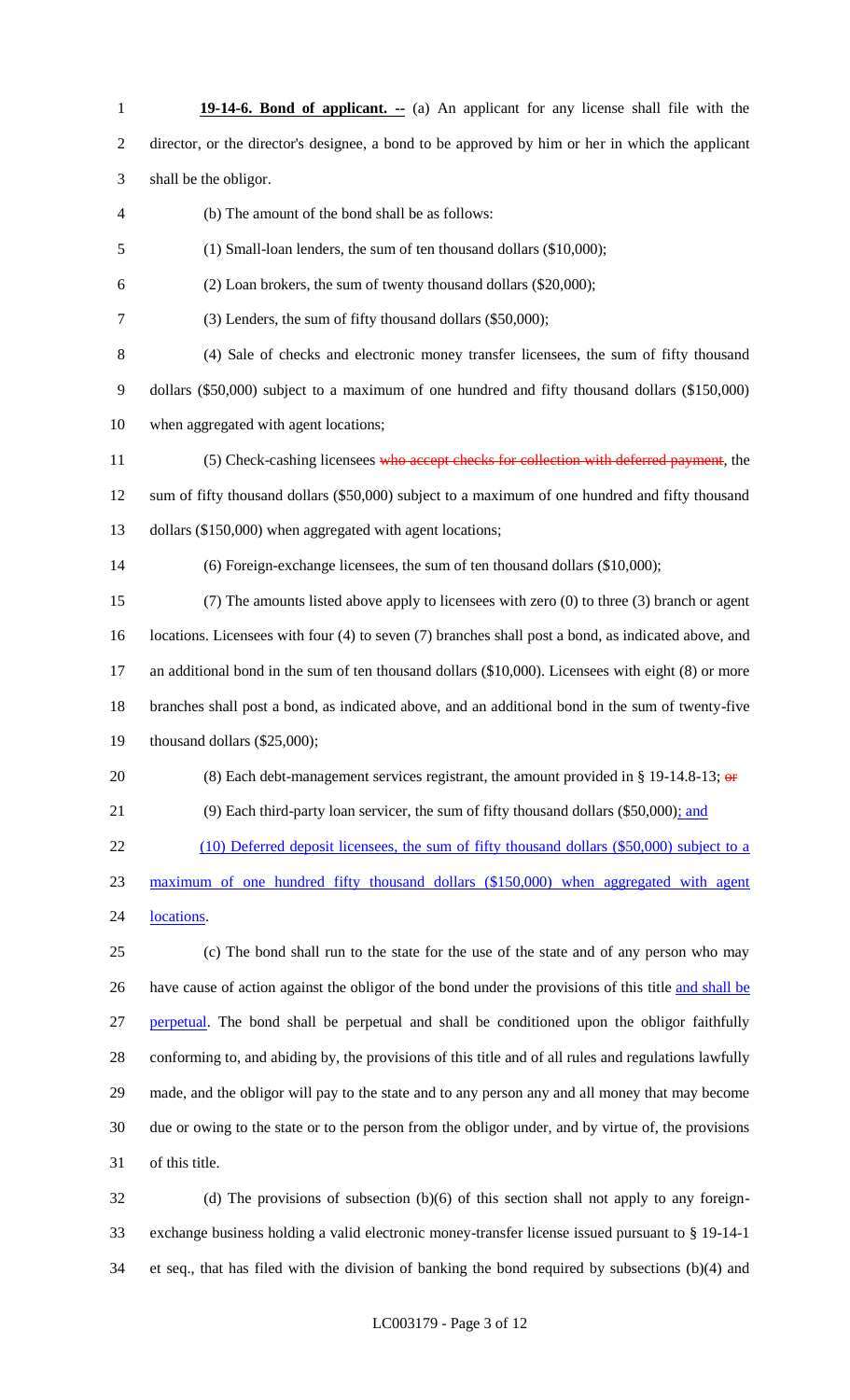(b)(7) of this section.

 (e) The bond shall remain in force and effect until the surety is released from liability by the director, or the director's designee, or until the bond is cancelled by the surety. The surety may cancel the bond and be released from further liability under the bond upon receipt by the director, or the director's designee, of written notice of the cancellation of the bond at least thirty (30) days in advance of the cancellation of the bond. The cancellation shall not affect any liability incurred or accrued under the bond before the termination of the thirty-day (30) period. Upon receipt of any notice of cancellation, the director shall provide written notice to the licensee.

 (f) Upon receipt of any notice of cancellation, the director may provide written notice to the licensee requiring reinstatement or replacement of the bond. Unless the bond is reinstated by the surety, or a satisfactory replacement bond is filed with the director prior to the cancellation of the original bond, the license shall be suspended. The licensee will be provided notice of the suspension, and may request a hearing within thirty (30) days. If the licensee does not request a hearing, the director, or director's designee, shall issue an order revoking the license for failure to comply with this section.

 SECTION 2. Section 19-14.1-10 of the General Laws in Chapter 19-14.1 entitled "Lenders and Loan Brokers" is hereby amended to read as follows:

**19-14.1-10. Special exemptions.** -- (a) The licensing provisions of chapter 14 of this title shall not apply to:

(1) Nonprofit charitable, educational, or religious corporations or associations;

 (2) Any person who makes less than six (6) loans in this state in any consecutive twelve (12) month period; there is no similar exemption from licensing for loan brokers for brokering

loans or acting as a loan broker;

 (3) Any person acting as an agent for a licensee for the purpose of conducting closings at a location other than that stipulated in the license;

 (4) Regulated institutions and banks or credit unions organized under the laws of the United States, or subject to written notice with a designated Rhode Island agent for service of process in the form prescribed by the director or the director's designee, of any other state within the United States if the laws of the other state in which such bank or credit union is organized authorizes under conditions not substantially more restrictive than those imposed by the laws of this state, as determined by the director or the director's designee, a financial institution or credit union to engage in the business of originating or brokering loans in the other state; no bank or credit union duly organized under the laws of any other state within the United States may receive deposits, pay checks or lend money from any location within this state unless such bank or credit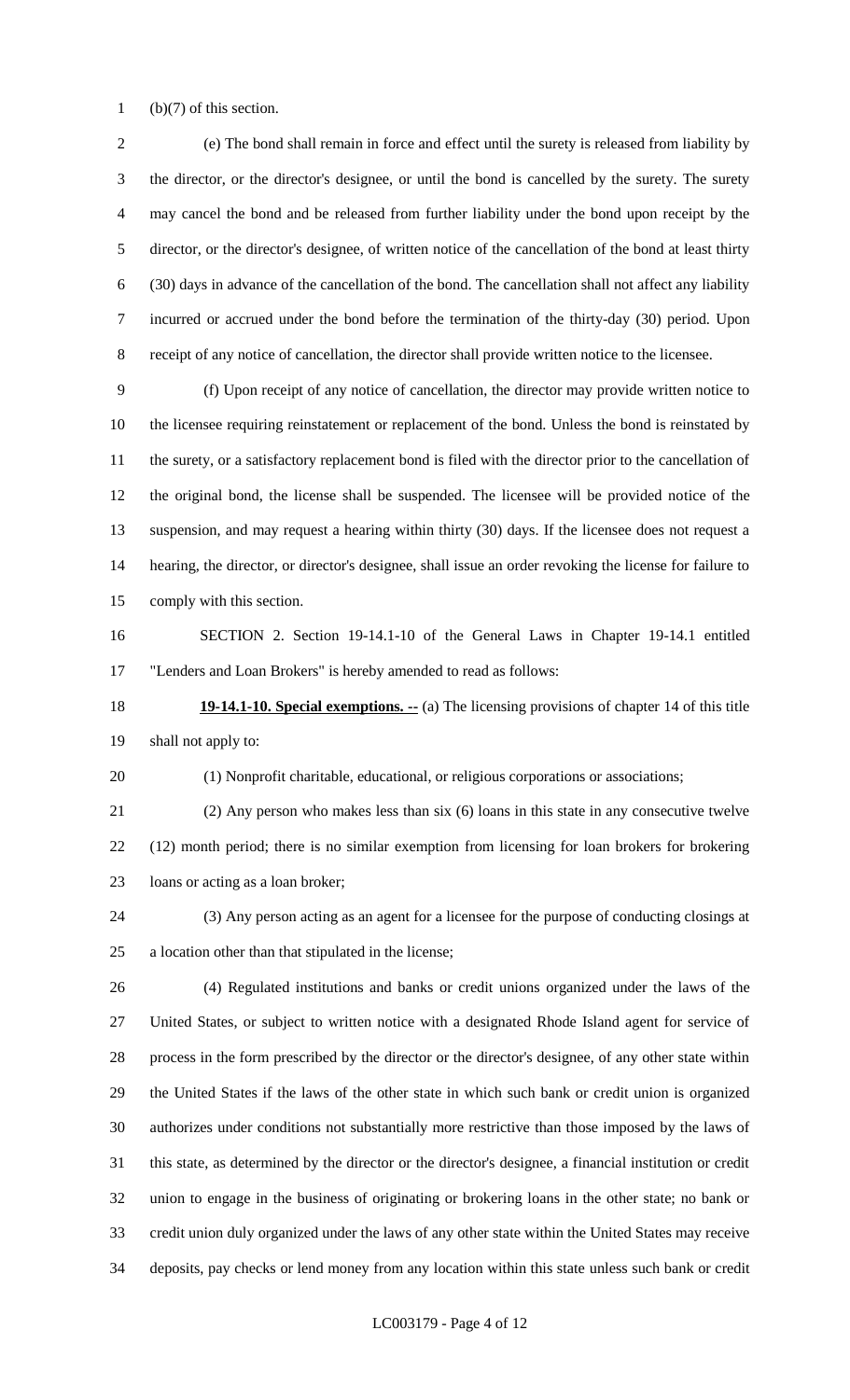union has received approval from the director or the director's designee for the establishment of an interstate branch office pursuant to chapter 7 of title 19 of the general laws; or

 (5) Any natural person employee who is employed by a licensee when acting on the licensee's behalf; provided that this exemption shall not apply to a mortgage loan originator required to be licensed under § 19-14-2 or § 19-14.10-4.

 (6) A licensed attorney when performing loan closing services for a licensee or for an entity identified in subdivision (4) above.

(b) The provisions of this chapter and chapter 14 of this title shall not apply to:

 (1) Loans to corporations, joint ventures, partnerships, limited liability companies or other business entities;

 (2) Loans over twenty-five thousand dollars (\$25,000) in amount to individuals for business or commercial, as opposed to personal, family or household purposes;

(3) Loans principally secured by accounts receivable and/or business inventory;

 (4) Loans made by a life insurance company wholly secured by the cash surrender value of a life insurance policy;

 (5) Education-purpose loans made by the Rhode Island health and educational building 17 corporation as vested in chapter 38.1 of title  $45 \times 10^5$  or the Rhode Island student loan authority as vested in chapter 62 of title 16;

 (6) The acquisition of retail or loan installment contracts by an entity whose sole business in this state is acquiring them from federal banks receivers or liquidators;

 (7) Notes evidencing the indebtedness of a retail buyer to a retail seller of goods, services or insurance for a part or all of the purchase price; or

 (8) Any municipal, state or federal agency which makes, brokers, or funds loans or acts as a lender or a loan broker. This exemption includes exclusive agents or exclusive contractors of the agency specifically designated by the agency to perform those functions on behalf of the agency and which has notified the director, in writing, of the exclusive agency or contract.

 (9) Notes evidencing the indebtedness of a retail buyer to a retail motor vehicle dealer that include as part of the amount financed, disclosed in accordance with 12 C.F.R. 226.18 as amended, an amount representing negative equity related to the motor vehicle being traded in as part of the purchase price of the motor vehicle being purchased.

 (c) No license to make or fund loans, or to act as a lender or small loan lender shall be required of any person who engages in deferred deposit transactions (commonly known as "pay-33 day advance") while holding a valid license to eash checks make deferred deposit loans pursuant 34 to chapter  $\frac{14}{14.12}$  of this title.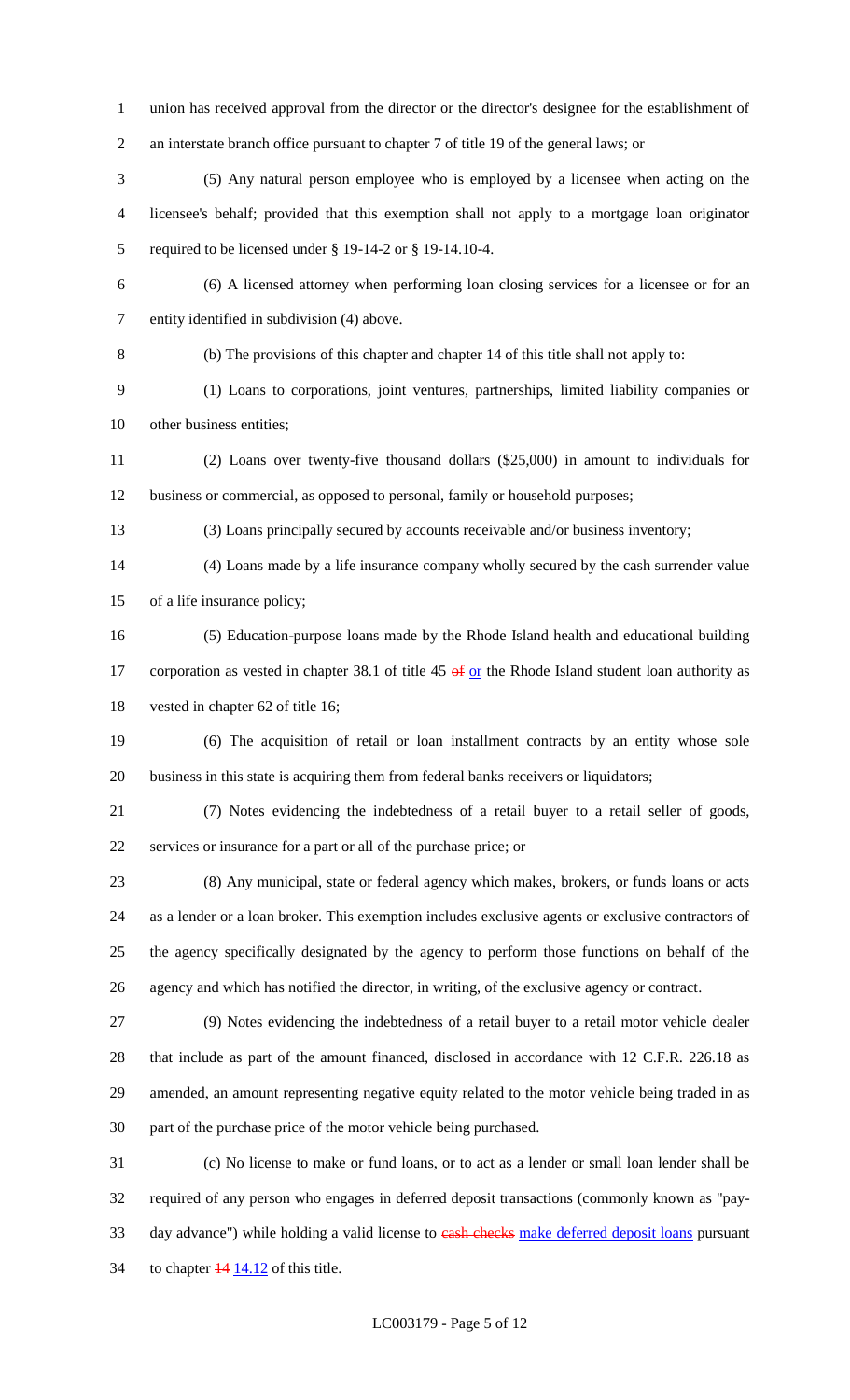SECTION 3. Sections 19-14.4-4 and 19-14.4-5 of the General Laws in Chapter 19-14.4

```
2 entitled "Check Cashing" are hereby amended to read as follows:
```
**19-14.4-4. Fees for services. --** No licensee shall:

 (1) Charge check-cashing fees in excess of three percent (3%) of the face amount of the check, or five dollars (\$5.00), whichever is greater, if the check is the payment of any kind of state public assistance or federal social security benefit;

(2) Charge check-cashing fees for personal checks in excess of ten percent (10%) of the

face amount of the personal check or five dollars (\$5.00), whichever is greater; or

 (3) Charge check-cashing fees in excess of five percent (5%) of the face amount of the check or five dollars (\$5.00), whichever is greater, for all other checks.

11 (4) Charge deferred deposit transaction fees in excess of ten percent (10%) of the amount 12 of funds advanced.

 **19-14.4-5. Posting of charges -- Endorsement -- Receipt. --** (a) In every location licensed pursuant to this chapter, there shall be at all times posted in a conspicuous place within the licensed premises a complete and unambiguous schedule of all fees for cashing checks, 16 deferred deposit transactions expressed as both a dollar amount and an annual percentage rate, and the initial issuance of any identification card.

 (b) Before a licensee shall deposit, with any regulated institution or other insured- deposit-taking institution organized under the laws of the United States, a check cashed by the licensee, the check must be endorsed with the name under which the licensee is doing business and must include the words "licensed check cashing services".

(c) The licensee shall provide a receipt for each transaction for the benefit of a customer.

 (d) Each check casher shall also post a list of valid identification which is acceptable in lieu of identification provided by the check casher. The information required by this section shall 25 be clear, legible, and in letters not less than one-half  $(1/2)$  inch in height. The information shall be posted in a conspicuous location in the unobstructed view of the public within the check cashers' premises. Failure to post information as required by this section, or the imposition of fees or identification requirements contrary to the information posted, shall constitute a deceptive trade practice under chapter 13.1 of title 6.

 SECTION 4. Section 19-14.4-5.1 of the General Laws in Chapter 19-14.4 entitled "Check Cashing" is hereby repealed.

 **19-14.4-5.1. Customer checks -- Deferred deposits. --** (a) A check casher may defer the deposit of a personal check written by a customer for a term of no less than thirteen (13) days, 34 pursuant to the provisions of this section. The face amount of the check shall not exceed five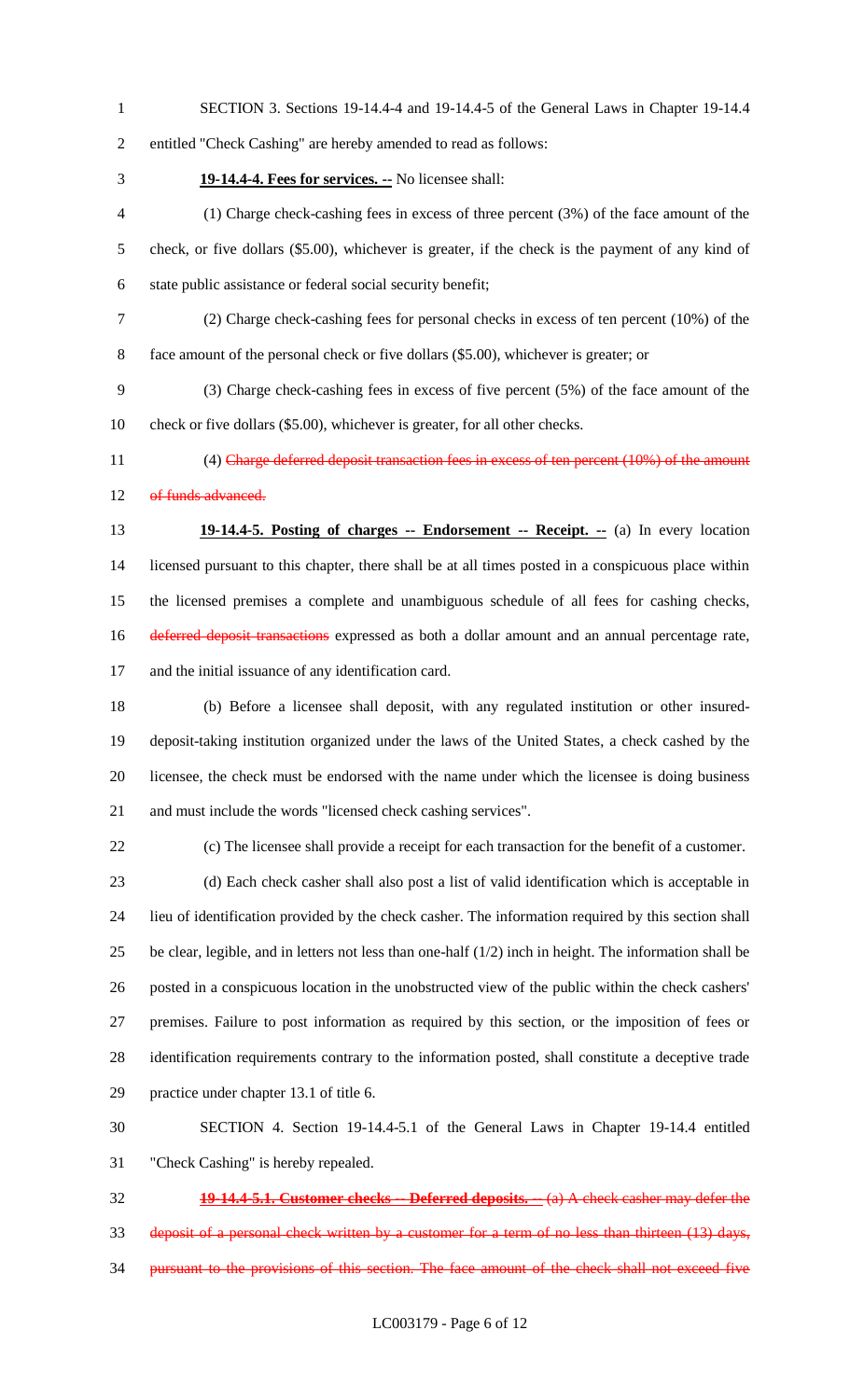hundred dollars (\$500).

| $\overline{2}$ | (b) Each deferred deposit shall be made pursuant to a written agreement that has been                           |
|----------------|-----------------------------------------------------------------------------------------------------------------|
| 3              | signed by the customer and by the check casher or an authorized representative of the check                     |
| 4              | easher. The written agreement shall contain a statement of the total amount of any fees charged                 |
| 5              | for the deferred deposit, expressed both in United States currency and as an annual percentage                  |
| 6              | rate (APR), as required by federal regulations. The written agreement shall authorize the check                 |
| 7              | casher to defer deposit of the personal check until a specific date no less than thirteen (13) days             |
| 8              | from the date the written agreement was signed and executed. The written agreement shall not                    |
| 9              | permit the check casher to accept collateral.                                                                   |
| 10             | $\left( \epsilon \right)$ A roll over is an extension or deferral of the payment due date of a deferred deposit |
| 11             | transaction for the payment of only an additional fee.                                                          |
| 12             | (d) The maximum amount of a single customer's check is five hundred dollars (\$500).                            |
| 13             | (e) The maximum aggregate amount of concurrently outstanding checks held by the                                 |
| 14             | licensee or its affiliate from the same customer is five hundred dollars (\$500).                               |
| 15             | (f) The maximum number of concurrently outstanding checks held by the licensee or its                           |
| 16             | affiliates from the same customer is three (3).                                                                 |
| 17             | $(g)$ The maximum number of rollovers permitted is one.                                                         |
| 18             | (h) The check casher shall give a duplicate original of the agreement to the customer at                        |
| 19             | the time of the transaction.                                                                                    |
| 20             | SECTION 5. Title 19 of the General Laws entitled "FINANCIAL INSTITUTIONS" is                                    |
| 21             | hereby amended by adding thereto the following chapter:                                                         |
| 22             | <b>CHAPTER 14.12</b>                                                                                            |
| 23             | FINANCIAL INSTITUTIONS                                                                                          |
| 24             | 19-14.12-1. Customer checks – Deferred deposits. $-(a)$ A licensee may defer the                                |
| 25             | deposit of a personal check written by a customer for a term of no less than thirteen (13) days,                |
| 26             | pursuant to the provisions of this section. The face amount of the check shall not exceed five                  |
| 27             | hundred dollars (\$500).                                                                                        |
| 28             | (b) Each deferred deposit shall be made pursuant to a written agreement that has been                           |
| 29             | signed by the customer and by the licensee or an authorized representative of the licensee. The                 |
| 30             | written agreement shall contain a statement of the total amount of any fees charged for the                     |
| 31             | deferred deposit, expressed both in United States currency and as an annual percentage rate                     |
| 32             | (APR), as required by federal regulations. The written agreement shall authorize the licensee to                |
| 33             | defer deposit of the personal check until a specific date no less than thirteen (13) days from the              |
| 34             | date the written agreement was signed and executed. The written agreement shall not permit the                  |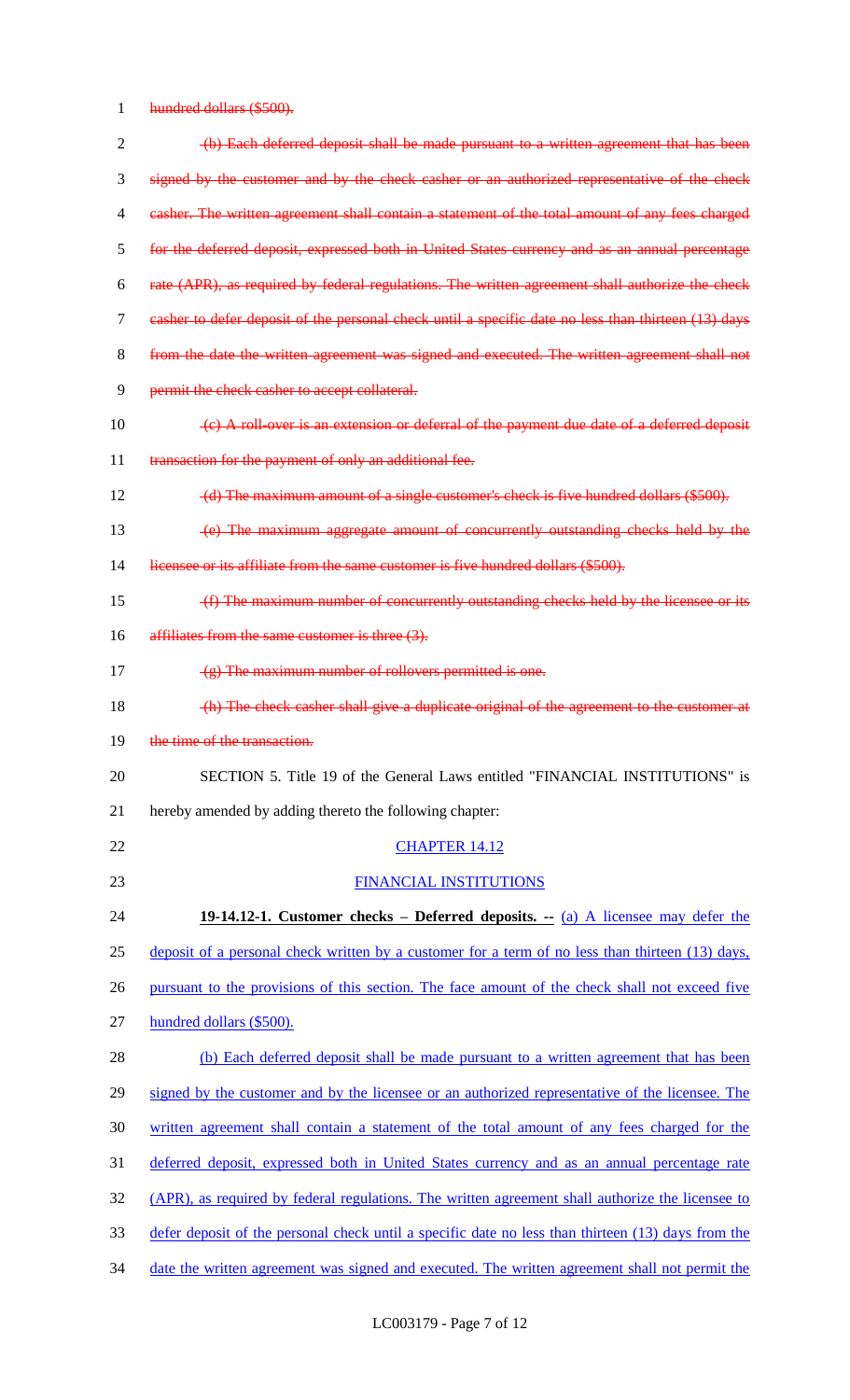1 licensee to accept collateral. 2 (c) A rollover is an extension or deferral of the payment due date of a deferred deposit transaction for the payment of only an additional fee. (d) The maximum amount of a single customer's check is five hundred dollars (\$500). (e) The maximum aggregate amount of concurrently outstanding checks held by the licensee or its affiliate from the same customer is five hundred dollars (\$500). (f) The maximum number of concurrently outstanding checks held by the licensee or its affiliates from the same customer is three (3). (g) The maximum number of rollovers permitted is one. (h) The licensee shall give a duplicate original of the agreement to the customer at the 11 time of the transaction. **19-14.12-2. Exemptions from licensing. --** No license to loan based upon deferred 13 deposits shall be required of any: (1) Regulated institution, bank or credit union organized under the laws of the United States, or subject to written notice with a designated Rhode Island agent for service of process in 16 the form prescribed by the director or the director's designee, of any other state within the United 17 States if the laws of the other state in which such bank or credit union is organized authorizes 18 under conditions not substantially more restrictive than those imposed by the laws of this state, as determined by the director or the director's designee, a financial institution or credit union to 20 engage in the business of cashing checks in the other state; no bank or credit union duly organized under the laws of another state within the United States may receive deposits, pay 22 checks or lend money from any location within this state unless such bank or credit union has received approval from the director or the director's designee for the establishment of an interstate 24 branch office pursuant to chapter 7 of this title. (2) Natural person employee who is employed by a licensee when acting on the licensee's behalf; or (3) Persons engaged in the business of cashing checks where that business is incidental to the person's retail sale of goods or services and the person charges not more than fifty cents (\$.50) per check cashed. **19-14.12-3. Public notice of application.**  $\cdot$  (a) Upon the filing of any application in due form, accompanied by the required fee and documents, notice thereof shall be published on the department's website. Each notice shall contain: (1) The name of the applicant; (2) The location of the proposed site; and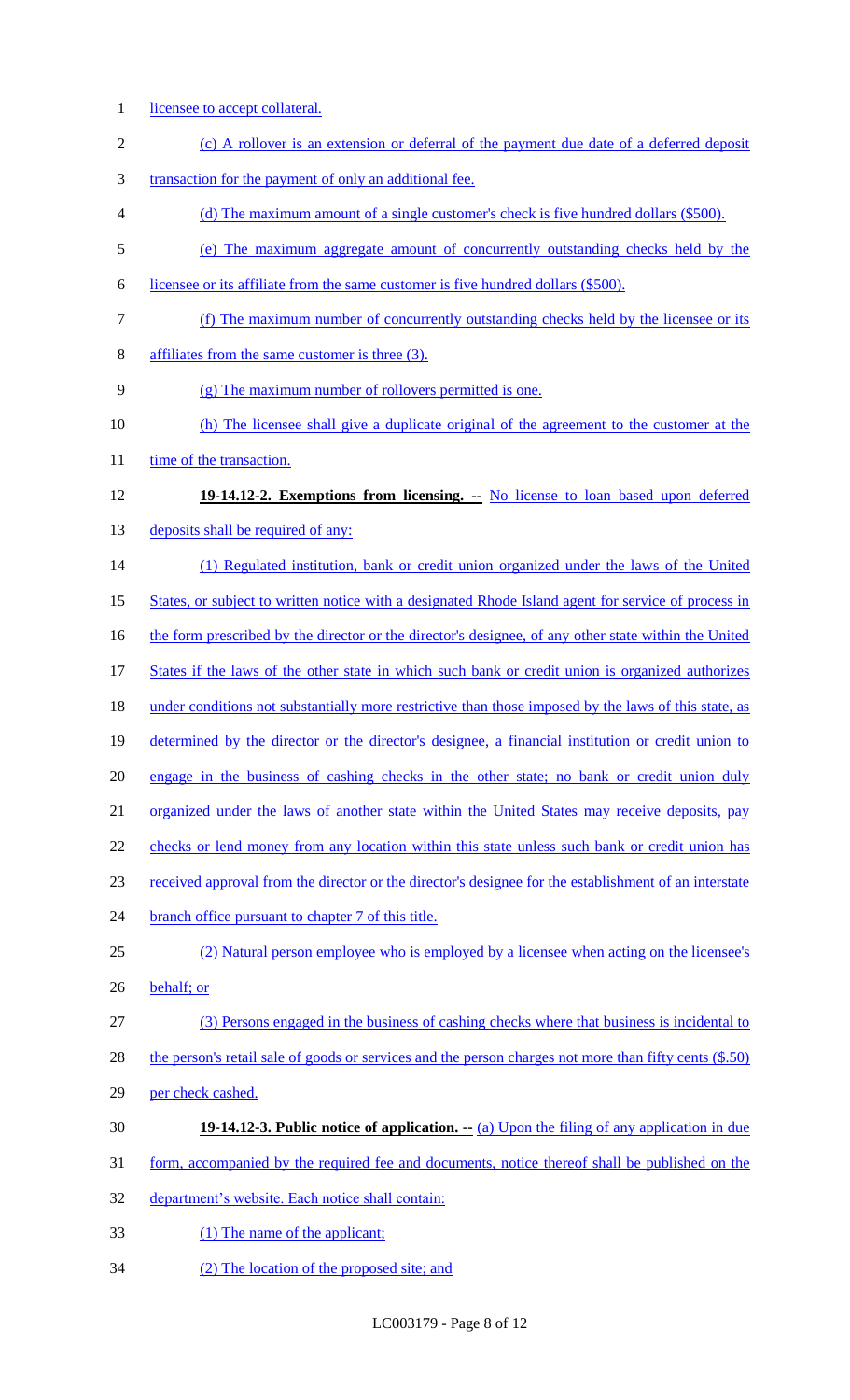(3) A statement that any comment or objection by anyone in relation to the application should be submitted in writing to the director or the director's designee for consideration within 3 ten (10) business days of the date of publication. (b) The director or the director's designee shall cause an investigation of the needs of the 5 community for the establishment of a deferred deposit business at the location specified in the application and the effect that granting the license will have on the financial stability of other deferred deposit businesses that may be serving the community in which the business of the applicant is proposed to be conducted. If the issuance of a license to engage in the deferred deposit business at the location specified will not promote the needs and the convenience and advantage of the community in which the deferred deposit business of the applicant is proposed 11 to be conducted, then the application may be denied. (c) The director or the director's designee shall investigate to ascertain whether the 13 qualifications and requirements have been met. If the director or the director's designee finds that 14 the qualifications have been met, they shall issue to the applicant a license to engage in the 15 business of deferred deposit lending in this state. (d) All licensees holding a valid check cashing license under chapter 14.4 of this title on 17 the effective date of the enactment of this statute shall be entitled to be issued a deferred deposit 18 license with the completion of an application and payment of the fee. All other licensing requirements are deemed satisfied by the holding of the check cashing license on that date. Licensees issued pursuant to this subsection shall have the obligations as all other deferred deposition licensees following issuance of the license. **19-14.12-4. Rules and regulations. --** (a) The director or the director's designee is authorized, directed and empowered to promulgate regulations that provide for the safety and 24 security of customers of the licensee, and/or its employees, from robbery or other criminal activities to include, but not be limited to, bulletproof glass and steel partitions. (b) The rules and regulations, in addition to any other provisions as the director or the director's designee may require, must provide that licensees maintain: 28 (1) Continuously, for each licensed premises, liquid assets of at least ten thousand dollars (\$10,000); (2) A cash sheet which must be prepared daily for each day's business reflecting all 31 transactions for that day; (3) A transaction register recording the date of the transaction, amount of the transaction, type of instrument deposited with the licensee and identifying information such as financial institution, check number, account number and whatever additional information is necessary to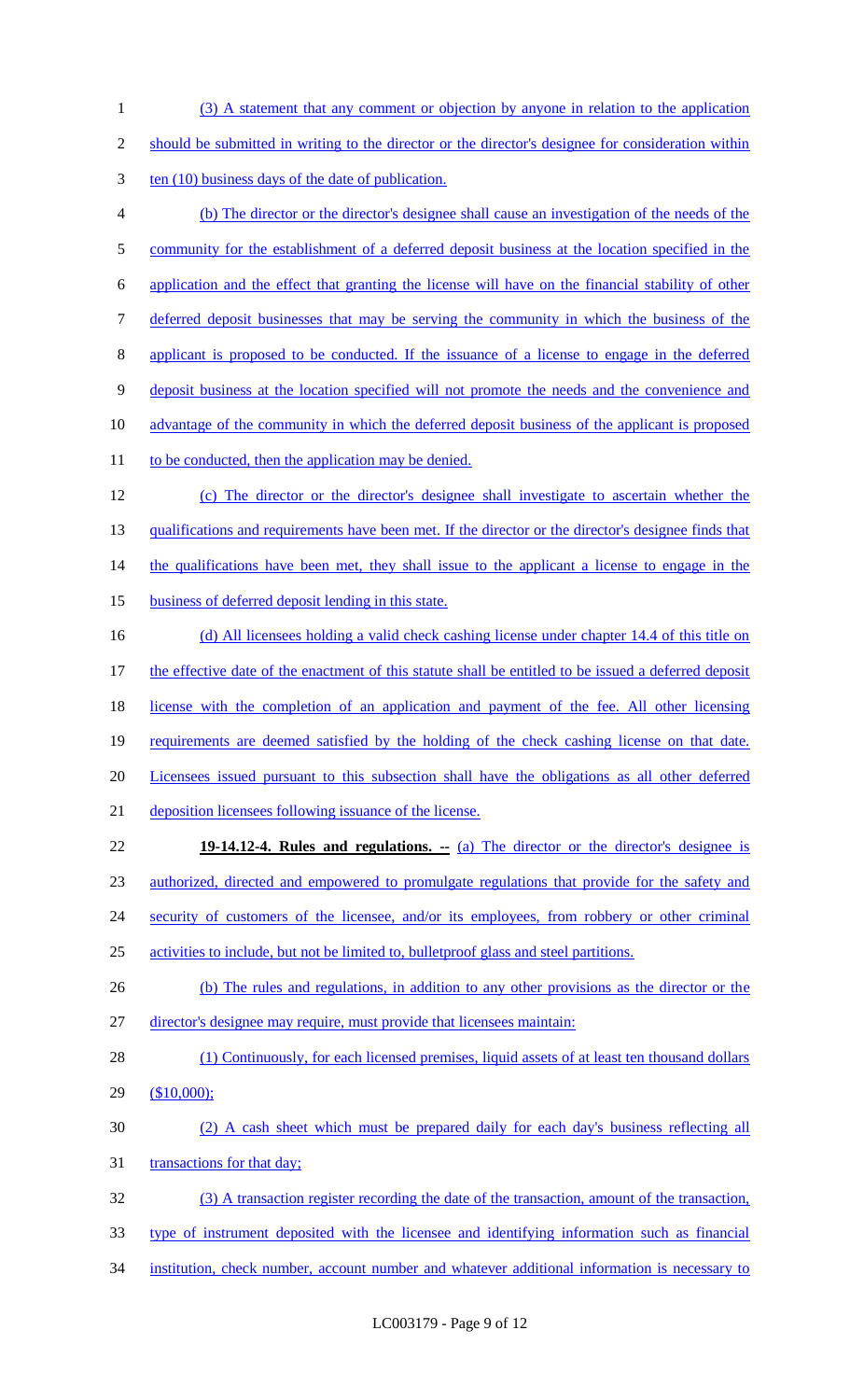identify instrument, date of repayment of loan, rollover, if any, of loan, all information

concerning negotiation of instrument left on deposit for loan and any all other information

prescribed by the director by regulation;

 (4) Insurance issued by an insurance company or indemnity company, authorized to do business under the laws of this state, which shall insure the applicant against loss by theft,

burglary, robbery or forgery in principal sum of at least one hundred thousand dollars (\$100,000);

and

 (5) An adequate written policy and affirmative program to insure compliance with state and federal money laundering statutes.

 **19-14.12-5. Fees for services. --** No licensee shall charge transaction fees in excess of 11 ten percent (10%) of the amount of funds advanced.

 **19-14.12-6. Posting of charges – Endorsement – Receipt. --** (a) In every location 13 licensed pursuant to this chapter, there shall be at all times posted in a conspicuous place within 14 the licensed premises and on any website maintained by or on behalf of the licensee a complete 15 and unambiguous schedule of all fees for deferred deposit transactions expressed as both a dollar 16 amount and an annual percentage rate. The licensee shall also disclose the fee for the initial 17 issuance of any identification card. (b) Before a licensee shall deposit, with any regulated institution or other insured-deposit-19 taking institution organized under the laws of the United States, a check cashed by the licensee, 20 the check must be endorsed with the name under which the licensee is doing business and must

include the words "licensed deferred deposit services".

(c) The licensee shall provide a receipt for each transaction for the benefit of a customer.

 (d) Each deferred deposit licensee shall also post a list of valid identification which is 24 acceptable in lieu of identification provided by the licensee. The information required by this section shall be clear, legible, and in letters not less than one-half inch (1/2") in height. The information shall be posted in a conspicuous location in the unobstructed view of the public within the licensees premises and on any website maintained by or on behalf of the licensee. Failure to post information as required by this section, or the imposition of fees or identification 29 requirements contrary to the information posted, shall constitute a deceptive trade practice under

chapter 13.1 of title 6.

 **19-14.12-7. Securities in lieu of bonds. --** In lieu of the required surety bond or bonds, or of any portion as required by chapter 14 of this title, the applicant may deposit with the director, or the director's designee or with any financial institutions, credit unions or national banks in this 34 state that the applicant may designate and the director or the director's designee may approve,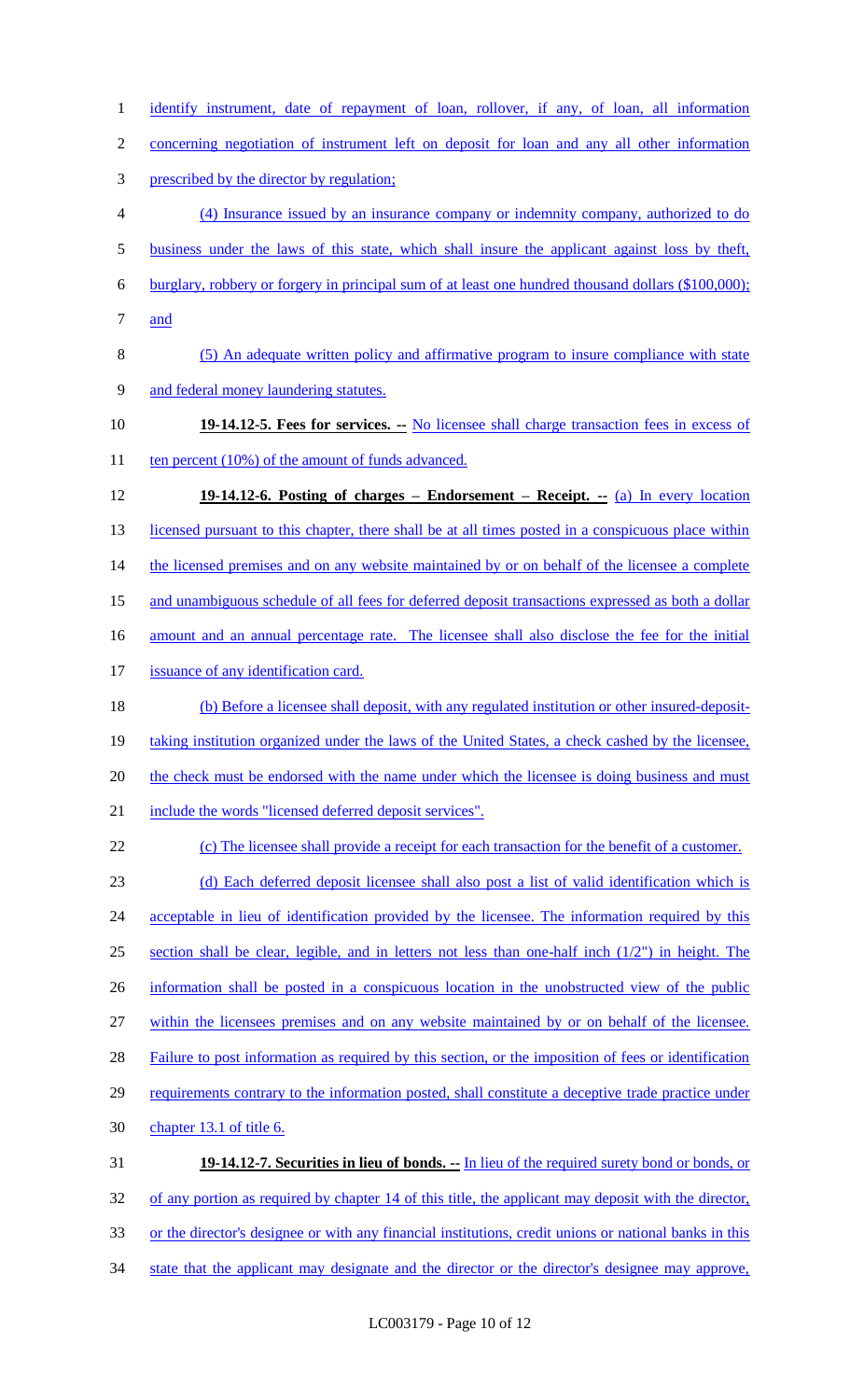1 United States government/agency obligation or state obligations, to an aggregate amount, based 2 upon principal amount or market value, whichever is lower, of not less than the amount of the 3 required surety bond. The securities shall be deposited and held to secure the same obligations as 4 would the surety bond, but the licensee shall be entitled to receive all interest and dividends 5 thereon, shall have the right, with the approval of the director or the director's designee, to 6 substitute other securities for those deposited, and shall be required to substitute securities on the 7 written order of the director or the director's designee. 8 **19-14.12-8. Dishonor of check – Procedure. --** Within five (5) business days after being 9 advised by the payor institution that a check has been altered, forged, stolen, obtained through 10 fraudulent or illegal means, negotiated without proper legal authority, or represents the proceeds 11 of illegal activity, the licensee shall notify the police department in the city or town where the 12 office of the licensee where the check was cashed or where the deferred deposit transaction 13 occurred is located. In the event a check is returned to the licensee by the payor institution for any 14 of the aforementioned reasons, the licensee may not release the check without the consent of the 15 city or town police department, office of the attorney general, or other investigating law 16 enforcement authority. 17 **19-14.12-9. Food stamps – Distribution. --** Deferred deposit licensees may engage in 18 the distribution of food stamps in accordance with the regulations promulgated by the director or 19 the director's designee. 20 **19-14.12-10. Unlicensed deferred deposit businesses. --** The operation of any 21 unlicensed deferred deposit business or the unlawful conduct or operation of any licensed 22 deferred deposit business is declared to constitute unfair competition with licensed and legally 23 operated deferred deposit businesses doing business in the same community. A licensee operating 24 legally under this chapter in the same community has the right to apply to the superior court to 25 obtain an injunction restraining this unfair competition. 26 **19-14.12-11. Severability.** -- If any provision of this chapter or the application of this 27 chapter to any person or circumstances is held invalid or unconstitutional, the invalidity or 28 unconstitutionality shall not affect other provisions or applications of this chapter that can be 29 given effect without the invalid or unconstitutional provisions or application, and to this end the 30 provisions of this chapter are declared to be severable.

31 SECTION 6. This act shall take effect on January 1, 2017.

======== LC003179 ========